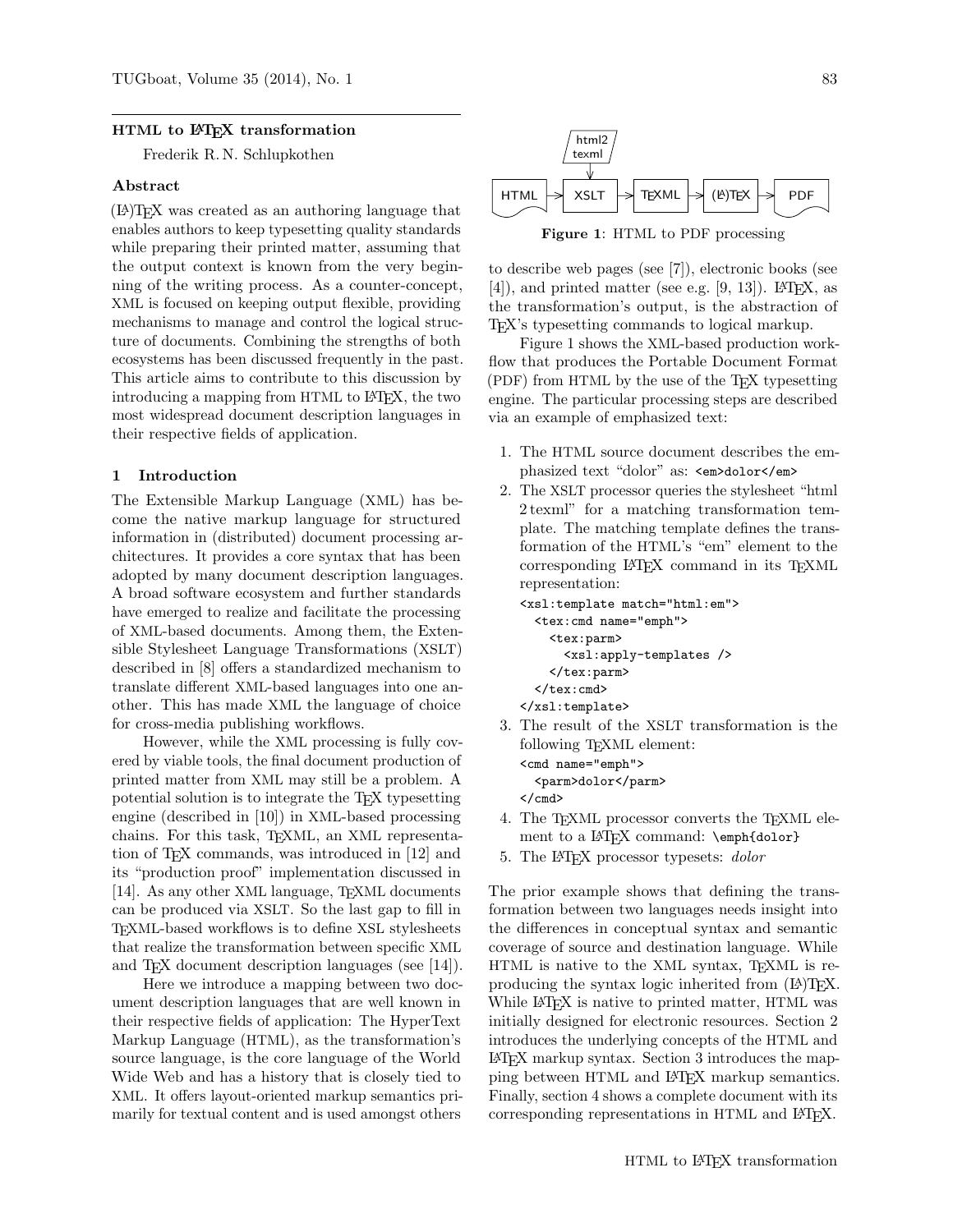# <span id="page-1-0"></span>2 Markup syntax

The following two subsections give an overview of the very basic HTML and LAT<sub>EX</sub> syntax. They do not introduce the full syntax but focus on the aspects needed within this article. Full descriptions can be found in [\[3\]](#page-7-8) for XML, the underlying markup language of HTML as described in [\[6\]](#page-7-9), and in [\[10,](#page-7-1) [11\]](#page-7-10) for L<sup>AT</sup>FX.

# 2.1 Basic syntax of HTML

An HTML document consists of elements that are either empty or non-empty. The boundaries of a non-empty element is marked by a start-tag and a end-tag. Tag delimiters are the  $\le$  and  $\ge$  characters. The element type is defined in the start-tag by its name. The end-tag repeats the element name preceded by a / character. The element's content is enclosed between the start- and end-tag. The content consists of character data (i.e. text), subordinated child elements, or both. An element without content is called empty and is either described by a start-tag that is directly followed by its end-tag or by an empty-element-tag. An empty-element-tag has the same form as a start-tag but ends with a / character. The following example shows a non-empty 'p'-element with mixed content:

child element

|           | $\langle p \rangle$ Lorem ipsum $\langle em \rangle$ dolor $\langle em \rangle$ sit amet. $\langle p \rangle$ |         |
|-----------|---------------------------------------------------------------------------------------------------------------|---------|
|           |                                                                                                               |         |
| start-tag | content                                                                                                       | end-tag |

An element can possess attributes. Attributes are noted in the start-tag or empty-element-tag behind the element name. Attributes consist of a *name*value-pair. The attribute-value is given between two ' or " characters and is assigned to its name by a preceding = character. The following example shows an empty 'img' element with a 'src' attribute of the value 'uri': attribute

|  | attribute                                  |  |
|--|--------------------------------------------|--|
|  |                                            |  |
|  | $\langle \text{img src} = "uri" / \rangle$ |  |
|  | —— <i>—</i>                                |  |
|  | name value                                 |  |

There is exactly one root element that includes all the document's content. The tag placement within the document follows the rules of mathematical brackets. The examples below show possible tag placements by means of 'a' and 'b' elements:

| sequence      | $\langle a \rangle \langle /a \rangle \langle b \rangle \langle /b \rangle$ |
|---------------|-----------------------------------------------------------------------------|
| subordination | $\langle a \rangle$<br>b>                                                   |
| syntax error  | <a><b></b></a>                                                              |

### 2.2 Basic syntax of LATEX

A LATEX document consists of commands that describe either output characters (i.e. characters to typeset), special characters (e.g. the ~ character for a non-breaking space), or control sequences. There are two types of control sequences: control words and *control symbols*. A control word starts with a  $\setminus$ character followed by its name that consists of one or more letters (i.e. lower- or uppercase letters 'a' to 'z') and is terminated by either a space or another nonletter. A control symbol starts with a \ character followed by one non-letter. A command can possess optional and required parameters that are set by arguments. Optional parameter arguments are noted after the command name between square brackets, and required parameter arguments between curly braces. The following example shows a 'usepackage' command with an optional parameter set to 'utf8' and a required parameter set to 'inputenc':

|                               | parameters        |
|-------------------------------|-------------------|
| \usepackage [utf8] {inputenc} |                   |
|                               |                   |
|                               | optional required |

Furthermore there are two special types of commands: environments and declarations. Environments are pairs of 'begin'- and 'end'-commands that enclose the environment's content. The environment name is provided as the first required argument of the corresponding 'begin'- and 'end'-commands. The arguments of the environment are noted as further arguments of the 'begin'-command. Declarations influence the behavior of following commands. The scope (i.e. range of effect) of most declarations is limited to its enclosing environment or group. The group delimiters are the { and } characters. The placement of group delimiters and environment commands follows the rules of mathematical brackets. The examples below show possible placements by example of a group and an 'x'-environment:

| sequence      | $\{ \} \begin{array}{c} \text{and} \{ x \} \end{array}$     |
|---------------|-------------------------------------------------------------|
| subordination | $\{\ \begin{array}{c}\end{array}\$                          |
| syntax error  | { $\begin{align} \begin{cases} x \end{cases} - \end{align}$ |

#### <span id="page-1-1"></span>3 Markup correspondence

The following sections introduce a possible mapping between HTML elements and L<sup>AT</sup>FX commands in the order of the HTML module descriptions in [\[1\]](#page-7-11). For an XSLT implementation transforming HTML to TEXML, the following mapping tables show the resulting LAT<sub>EX</sub> commands for expository purposes.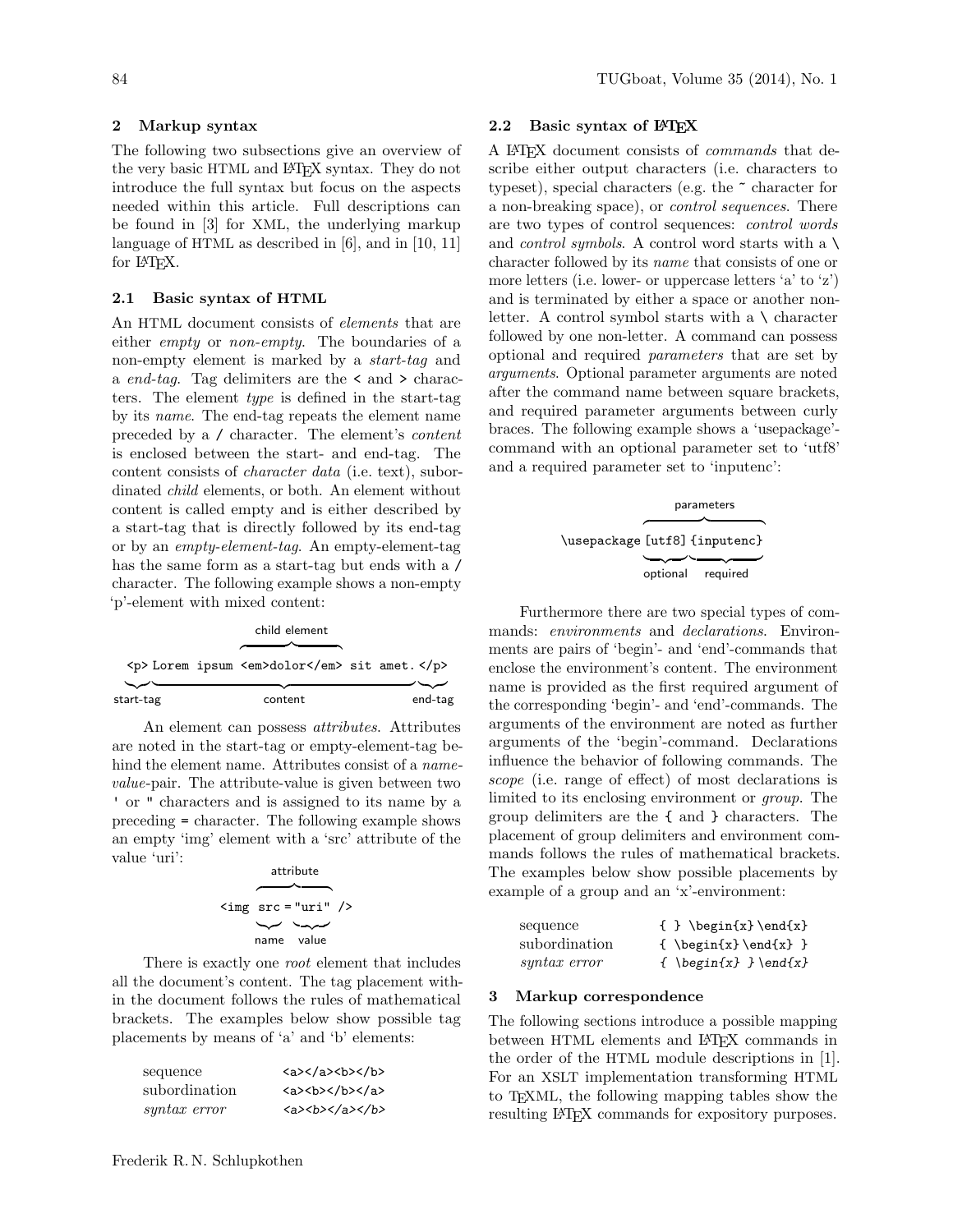# 3.1 Core Modules

The HTML Core Modules assemble the markup that is common to all HTML dialects that are derived from module-based HTML. This core markup for high level structures, basic text, hyperlinks, and lists of HTML documents and its corresponding LATEX commands are described in the following subsections.

### 3.1.1 Structure Module

The HTML Structure Module defines the high level markup of a document. The html-element is the document's root containing the meta-information (head) and the actual content (body) of a document. LATEX follows a similar separation with its preamble and document-environment. Table [1](#page-2-0) below shows the corresponding commands.

<span id="page-2-0"></span>Table 1: HTML to L<sup>AT</sup>FX structure mapping

| HTML                                                  | LATFX                                                         |
|-------------------------------------------------------|---------------------------------------------------------------|
| $\langle \texttt{html} \rangle \langle \dots \rangle$ | $\downarrow$ document class {report} $\langle \ldots \rangle$ |
| $\langle head \rangle \langle \dots \rangle$          | $\langle \ldots \rangle$                                      |
| $\langle\texttt{title}\rangle\langle\ldots\rangle$    | $\tilde{\langle \ldots \rangle}$                              |
| $\langle body \rangle \langle \dots \rangle$          |                                                               |

# 3.1.2 Text Module

The HTML Text Module defines the basic text markup to describe heading, block, and inline elements. Most of these elements have equivalent commands in LAT<sub>EX</sub>, but not all. In these cases the ' $\mapsto$ ' symbol indicates the default formatting in HTML where the Presentation Module described in section [3.2.1](#page-3-0) might be used for an alternative, not corresponding semantically, mapping.

Headings The HTML Text Module defines six levels of headings (h<sub>1</sub> to h<sub>6</sub>). L<sup>AT</sup>FX offers a specific heading hierarchy that depends on the given document class. Table [2](#page-2-1) below shows the corresponding heading commands for the report document class.

Table 2: HTML to L<sup>AT</sup>FX heading mapping

<span id="page-2-1"></span>

| HTML                                       | <b>IAT<sub>F</sub>X</b>                                |  |
|--------------------------------------------|--------------------------------------------------------|--|
| $\langle h1 \rangle \langle \dots \rangle$ | $\lambda$ :\chapter{ $\langle \ldots \rangle$ }        |  |
| $\langle h2\rangle\langle \dots \rangle$   | $\setminus \texttt{section} \{\langle \dots \rangle\}$ |  |
| $\langle h3\rangle\langle \dots \rangle$   | $\sub{\text{subsection} \{ \ldots \} }$                |  |
| $\langle h4 \rangle \langle \dots \rangle$ | $\sub{\text{subsubsection}(\dots)}$                    |  |
| $\langle h5 \rangle \langle \dots \rangle$ | $\text{parent}(\dots)$                                 |  |
| $\langle h6 \rangle \langle \dots \rangle$ | $\sum\limits_{\ldots}$                                 |  |
|                                            |                                                        |  |

Blocks The HTML Text Module defines elements to mark text groups as paragraphs (p), contact information (address), quotations (blockquote), generic

groups (div), and preformatted text (pre). Table [3](#page-2-2) shows the corresponding L<sup>AT</sup>FX commands (using the LATEX core package alltt for preformatted text).

Table 3: HTML to L<sup>AT</sup>FX block mapping

<span id="page-2-2"></span>

| HTML                                                      | LATFX                                                                      |
|-----------------------------------------------------------|----------------------------------------------------------------------------|
| $\langle p\rangle\langle \dots \rangle$                   | $\langle \dots \rangle$ \par                                               |
| $\langle \text{address} \rangle \langle \dots \rangle$    | $\mapsto$ <i>italic</i>                                                    |
| $\langle \text{blockquote} \rangle \langle \dots \rangle$ | $\begin{CD} \langle \cdot, \cdot \rangle \end{CD}$                         |
| $\langle \text{div} \rangle \langle \dots \rangle$        | $\langle \dots \rangle$                                                    |
| $\langle pre \rangle \langle \dots \rangle$               | $\begin{CD} \begin{cases} \Delta \text{lltt} \end{cases}, \ldots \end{CD}$ |

Inlines The HTML Text Module defines markup for text fragments. This includes abbreviations (abbr) and acronyms (acronym), citations (cite), quotations (q), and definitions (dfn), program code (code), sample output (samp), arguments (var), and input (kbd), regular (em) and strong (strong) emphases, generic fragments (span), and forced line breaks (br). Table [4](#page-2-3) below shows the corresponding LAT<sub>EX</sub> commands (using the glossaries package for abbreviations and acronyms, the csquotes package for quotations, and the listings package for code).

<span id="page-2-3"></span>Table 4: HTML to L<sup>AT</sup>EX inline mapping

| <b>HTML</b>                                           | LATFX                                              |
|-------------------------------------------------------|----------------------------------------------------|
| $\langle \text{abbr}\rangle \langle \dots \rangle$    | $\text{text}(\dots)$                               |
| $\langle \text{acronym}\rangle \langle \dots \rangle$ | $\ac{$ langle \dots \rangle}                       |
| $\langle\text{cite}\rangle\langle\ldots\rangle$       | $\setminus$ cite $\{\langle qen-id \rangle\}$      |
|                                                       | $\lambda$ ) \bibitem $\{\langle qen-id \rangle\}$  |
| $\langle q\rangle\langle \dots \rangle$               | $\emptyset$ ://enquote $\{\langle \dots \rangle\}$ |
| $\langle dfn\rangle\langle \dots \rangle$             | $\mapsto$ <i>italic</i>                            |
| $\langle code \rangle \langle \dots \rangle$          | $\langle \cdot, \cdot \rangle$                     |
| $\langle \texttt{samp} \rangle \langle \dots \rangle$ | $\mapsto$ teletype                                 |
| $\langle var \rangle \langle \dots \rangle$           | $\mapsto$ <i>italic</i>                            |
| $\langle kbd \rangle \langle \dots \rangle$           | $\mapsto$ teletype                                 |
| $\langle em \rangle \langle \dots \rangle$            | $\emptyset$ \emph{ $\langle \dots \rangle$ }       |
| $\langle \text{strong}\rangle \langle \dots \rangle$  | $\mapsto \text{ bold}$                             |
| $\langle \text{span}\rangle \langle \dots \rangle$    | $\langle \ldots \rangle$                           |
| br/                                                   | \newline                                           |

#### 3.1.3 Hypertext Module

The HTML Hypertext Module defines markup to describe hyperlinks. They are described by source anchors (a) that reference to contents inside or outside of the document via Unified Resource Identifiers (URIs). Referenceable document fragments are marked by common 'id' attributes that can be applied to all elements. The use of traversable hyperlinks is an adequate solution in the context of electronic documents; its mapping to corresponding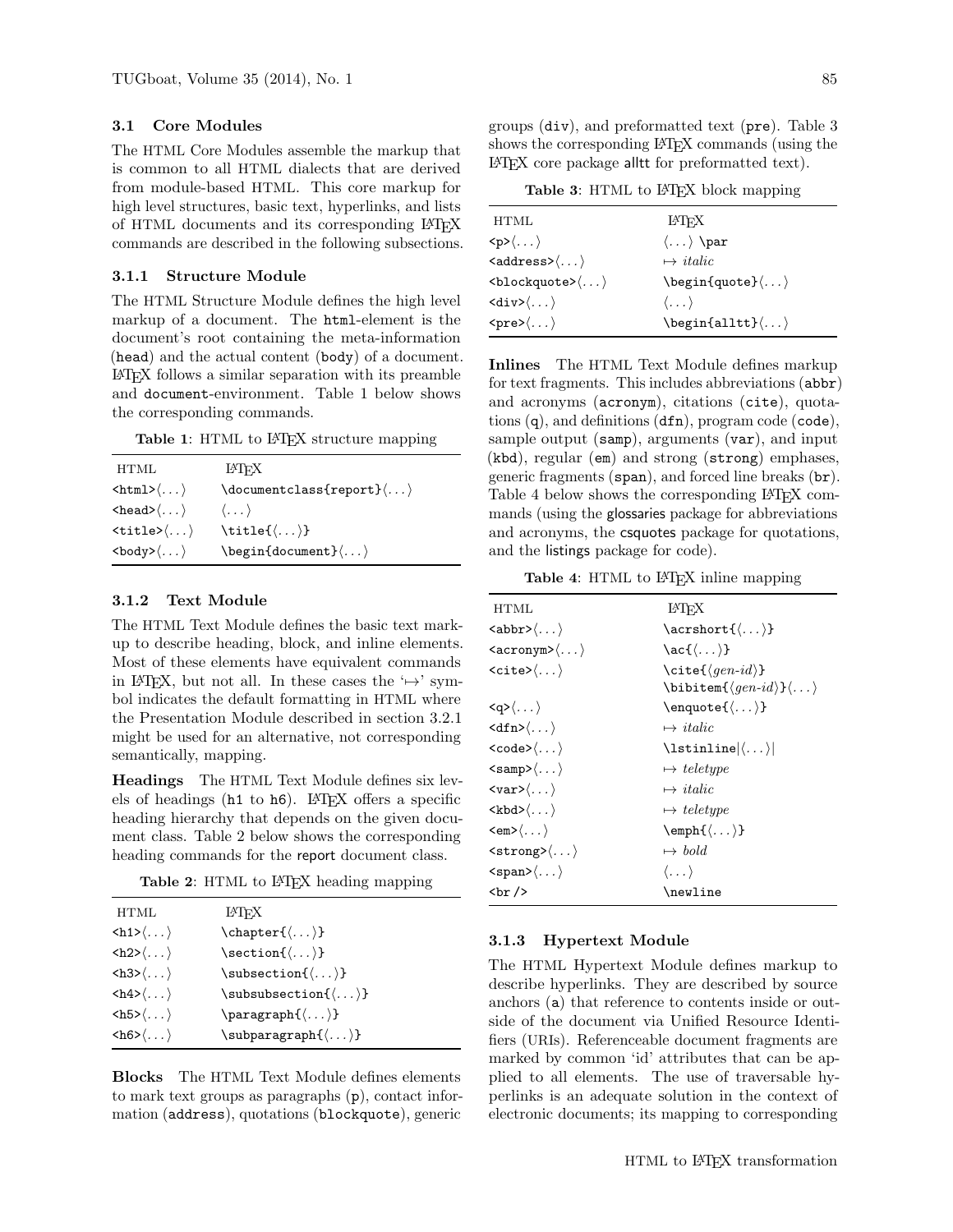LATEX commands by means of the hyperref package is shown in Table [5.](#page-3-1) However, in the context of printed matter a solution with references by e.g. visual key or page numbers might be more appropriate.

<span id="page-3-1"></span>Table 5: HTML to L<sup>AT</sup>FX hypertext mapping

| HTML.                                                                      | LATEX                                                    |
|----------------------------------------------------------------------------|----------------------------------------------------------|
| $\langle a \text{ href} = "\langle uri \rangle" > \langle \dots \rangle$   | \href{ $\langle uri\rangle$ }{ $\langle \dots \rangle$ } |
| $\langle a \rangle$ href=" $\langle id \rangle$ "> $\langle \dots \rangle$ | \hyperref[ $\{id\}$ ]{ $\langle \dots \rangle$ }         |
| id=" $\langle id \rangle$ "                                                | $\lambda$ label $\{\langle id \rangle\}$                 |

# 3.1.4 List Module

The HTML List Module defines markup to describe ordered (ol) and unordered (ul) lists as sequences of list items (1*i*) and furthermore markup to describe definition lists (dl) that are composed of sequences of term (dt) and description (dd) pairs. Table [6](#page-3-2) below shows corresponding LAT<sub>EX</sub> commands.

Table 6: HTML to L<sup>AT</sup>FX list mapping

<span id="page-3-2"></span>

| HTML                                            | LATFX                                                                                                                                                        |
|-------------------------------------------------|--------------------------------------------------------------------------------------------------------------------------------------------------------------|
| $\langle 01 \rangle \langle \dots \rangle$      | $\begin{cases} \frac{1}{2} & \text{otherwise} \end{cases}$                                                                                                   |
| $\langle \text{ul}\rangle\langle \dots \rangle$ | $\begin{CD} \begin{cases} \text{is} \end{cases} \begin{cases} \text{is} \end{cases} \begin{cases} \text{is} \end{cases} \begin{cases} \text{is} \end{cases}$ |
| $\langle 1i \rangle \langle \dots \rangle$      | $\iota$ : $\langle \ldots \rangle$                                                                                                                           |
| $\langle d1\rangle\langle \dots \rangle$        | $\begin{cases} \begin{cases} \text{description} \end{cases} \end{cases}$                                                                                     |
| $\langle dt \rangle \langle \dots \rangle$      | $\left\{ \ldots \right\}$                                                                                                                                    |
| $\langle dd \rangle \langle \dots \rangle$      | $\langle \dots \rangle$                                                                                                                                      |

### 3.2 Text Extension Modules

The HTML Text Extension Modules assemble additional text markup to control text rendering, maintenance, and direction for HTML documents. These and the corresponding LATEX commands are described in the following subsections.

### <span id="page-3-0"></span>3.2.1 Presentation Module

The HTML Presentation Module defines markup to control the text rendering. It provides elements to render text in/as bold  $(b)$  and italic  $(i)$  style, typewriter (tt), super- (sup) or subscripted (sub), larger (big) or smaller font (small). Additionally the module provides an element to render horizontal rules (hr). LAT<sub>F</sub>X offers corresponding commands with the exception of 'textsubscript' that relies on the subscript package. The relsize package offers commands to realize relative font sizes (as intended by the 'big' and 'small' elements in HTML). Table [7](#page-3-3) shows a possible mapping.

#### 3.2.2 Edit Module

The HTML Edit Module defines editing-related markup. It provides elements to mark content as deleted

<span id="page-3-3"></span>Table 7: HTML to L<sup>A</sup>T<sub>F</sub>X presentation mapping

| HTML                                               | LATFX                                              |
|----------------------------------------------------|----------------------------------------------------|
| $\langle b \rangle \langle \dots \rangle$          | \textbf{ $\langle \dots \rangle$ }                 |
| $\langle i \rangle \langle \dots \rangle$          | $\texttt{\langle} \dots \texttt{\rangle}$          |
| $\langle \texttt{tt}\rangle \langle \dots \rangle$ | $\texttt{\langle} \dots \texttt{\rangle}$          |
| $\langle \text{sup}\rangle\langle \dots \rangle$   | $\text{textsuperscript}\{\}$                       |
| $\langle sub \rangle \langle \dots \rangle$        | $\text{textsubscript{()}}$                         |
| $\langle \text{big}\rangle\langle \dots \rangle$   | $\{\langle \text{larger } \langle \dots \rangle\}$ |
| $\langle \text{small}\rangle\langle \dots \rangle$ | $\{\mathrm{smaller} \, \langle \ldots \rangle\}$   |
| $\{hr / \}$                                        | \hrulefill                                         |

(del) or inserted (ins). The changes package offers semantically corresponding LATEX commands as shown in Table [8](#page-3-4) below. However, if LAT<sub>EX</sub> is used as final output format only, a more stable solution might be to simply output contents of 'ins'-elements, but not those of 'del'-elements.

Table 8: HTML to L<sup>AT</sup>EX edit mapping

<span id="page-3-4"></span>

| HTML                                        | LATEX                           |  |
|---------------------------------------------|---------------------------------|--|
| $\langle de1 \rangle \langle \dots \rangle$ | $\delta(\ldots)$                |  |
| $\langle ins \rangle \langle \dots \rangle$ | $\added{\langle \dots \rangle}$ |  |

#### 3.2.3 Bi-directional Text Module

The HTML Bi-directional Text Module defines markup to declare text direction changes. It provides an attribute to control the direction of text (dir) that can be applied to all elements including a special element (bdo) to override the current text direction. The bidi package offers corresponding LATFX commands. Table [9](#page-3-5) below shows the corresponding commands for inline text. However, the bidi package defines a set of new environments which replace common LATEX commands (e.g. lists and footnotes) which makes the general mapping between elements and commands more complex. Furthermore the combination with other common packages (e.g. hyperref or longtable) remains problematic. So a more stable solution might be to omit bi-directional text controls during the transformation process and to apply such changes manually in the LATEX document.

Table 9: HTML to L<sup>AT</sup>FX bidi mapping

<span id="page-3-5"></span>

| HTML                                             | LATFX                         |  |
|--------------------------------------------------|-------------------------------|--|
| $\langle$ bdo dir="ltr"> $\langle \dots \rangle$ | $\LR{\langle \dots \rangle\}$ |  |
| $\langle$ bdo dir="rtl"> $\langle \dots \rangle$ | $\RL{\langle \dots \rangle}$  |  |

### 3.3 Forms Modules

The HTML Forms Modules define markup to describe interactive forms that can define, organize, and receive (textual) input and selections. The hyperref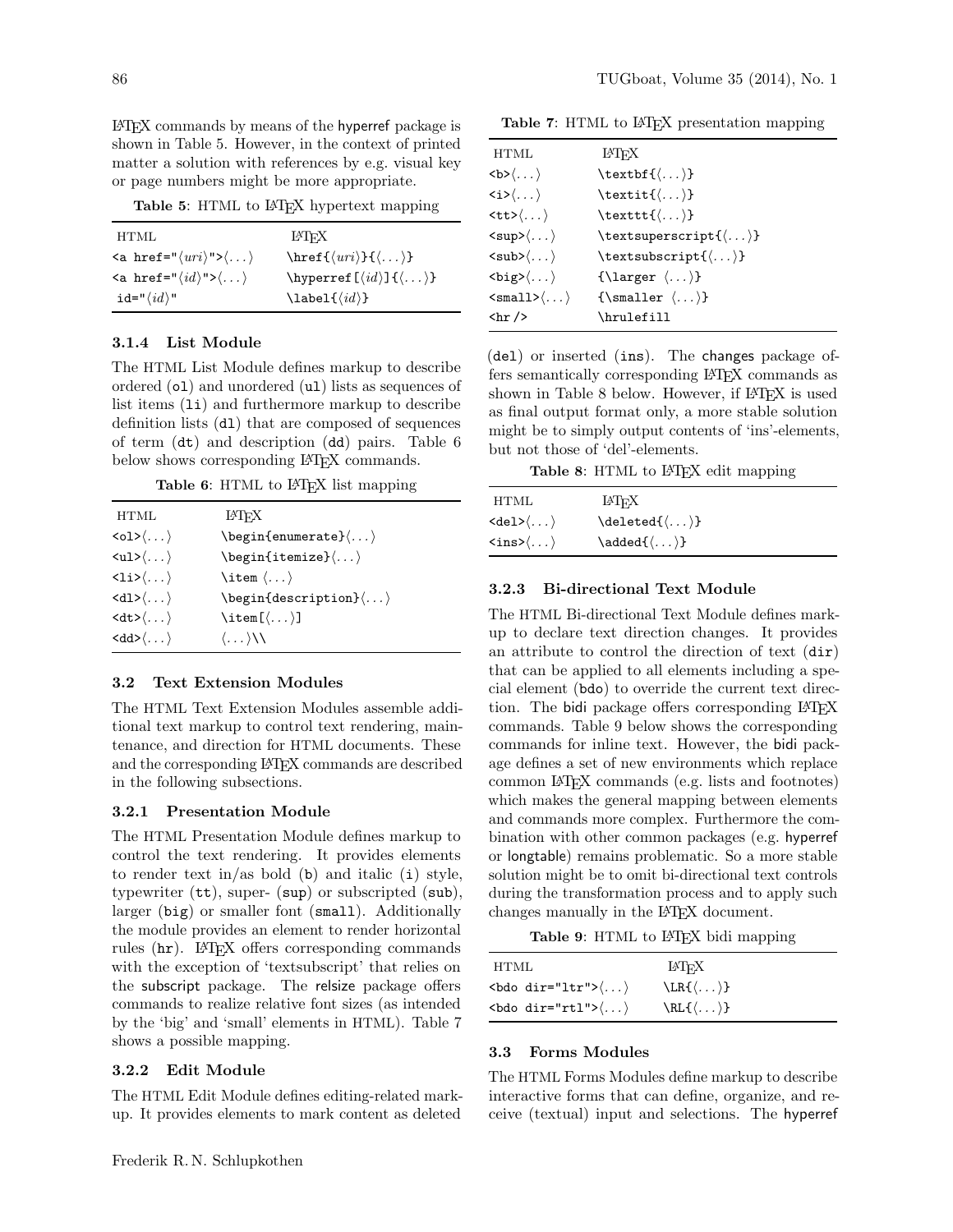package implements most HTML form elements for LATEX. As with hyperlinks, the use of interactive forms is adequate for electronic documents; their mapping by means of the hyperref package is shown in Table [10](#page-4-0) below. However, in the context of printed matter, an alternative solution as given e.g. by the formular package might be more suitable.

<span id="page-4-0"></span>Table 10: HTML to L<sup>AT</sup>EX forms mapping

| <b>HTML</b>                                                                             | LATFX                                                             |
|-----------------------------------------------------------------------------------------|-------------------------------------------------------------------|
| $\texttt{form}\texttt{>}\langle\ldots\rangle$                                           | $\begin{bmatrix} \text{Form} \langle \dots \rangle \end{bmatrix}$ |
| <input/>                                                                                | $\text{TextField}(label)$                                         |
|                                                                                         | type="password" \TextField[password]{ $\langle label \rangle$ }   |
|                                                                                         | type="checkbox" \CheckBox{ $\langle label \rangle$ }              |
|                                                                                         | type="button" \PushButton{ $\langle label \rangle$ }              |
| type="radio"                                                                            | $\Lambda$ ChoiceMenu[radio]{ $\langle label \rangle$ }{=}         |
| type="submit"                                                                           | $\mathcal{S} \mathsf{ulmat}(\mathit{label})$                      |
| type="reset"                                                                            | $\textcal{}(label)$                                               |
| type="file"                                                                             | $\text{TextField[fileselect]{\textbf{label}}$                     |
| type="hidden"                                                                           | $\text{TextField}$ [hidden]{ $\langle label \rangle$ }            |
| type="image"                                                                            | $\Lambda$ Submit [submit coordinates] $\{\langle img \rangle\}$   |
| $\texttt{\texttt{select}}\texttt{\langle} \dots \texttt{\rangle}$                       | $\Lambda \$                                                       |
| $\verb > $ $\rangle$                                                                    | $\langle \ldots \rangle$                                          |
|                                                                                         | $\verb    \verb > TextField[multiline]{\langle label\rangle} $    |
| $\langle$ button> $\langle \dots \rangle$                                               | $\verb \Submit{<\}$                                               |
| type="button"                                                                           | $\text{PushButton}(\dots)$                                        |
| type="reset"                                                                            | $\text{Reset}\{ \langle \dots \rangle \}$                         |
| $\langle\texttt{fieldset}\rangle\langle\ldots\rangle\hspace{0.4cm}\langle\ldots\rangle$ |                                                                   |
| $\langle \texttt{label}\rangle\langle \ldots \rangle$                                   |                                                                   |
| $\langle \text{Legend}\rangle \langle \dots \rangle$ $\langle \dots \rangle$            |                                                                   |
| $\texttt{}\langle \dots \rangle \quad \langle \dots \rangle$                            |                                                                   |

# 3.4 Table Modules

The HTML Table Modules define markup to describe tables (table) by organizing their data (td) and header (th) cells in rows (tr). These rows can be grouped into table headers (thead), footers (tfoot), and bodies (tbody). Column-based markup is realized by standoff elements (col and colgroup). A table caption (caption) can provide a short description of the table contents.

LATEX table definitions differ in two essential aspects from HTML:  $(i)$  The total number of table columns has to be given explicitly to a LATEX table environment. This is not necessary in HTML but calculated continuously by the rendering engine at processing time.  $(ii)$  LAT<sub>E</sub>X table cells that span several rows (by means of the multirow package) cover the adjacent cells in the following rows; therefore empty cells need to be inserted in the following rows. This is not necessary in HTML but the rendering

```
table = \{row_i | row_i = \{cell_{ij}\}\}\grid = \{slot_i \mid slot_i = \langle x, y \rangle\}procedure TABLE(table)grid \leftarrow \{\emptyset\}for all row_i | i = 1..n do
         y \leftarrow ix \leftarrow 1for all cell_{ij} | j = 1...m do
              while grid \ni \langle x, y \rangle do
                   EMPTY CELL(x, y)x \leftarrow x + 1end while
              for y_{cell} \leftarrow 0.. rowspan(cell_{ij}) - 1 do
                   for x_{cell} \leftarrow 0.. colspan\text{(cell}_{ij}) - 1 do
                       grid \leftarrow grid \cup \langle x + x_{cell}, y + y_{cell} \rangleend for
              end for
              x \leftarrow x + \text{colspan}(cell_{ij})end for
    end for
end procedure
```


engine automatically shifts the cells of the following rows according to the reading direction.

Hence for the transformation of HTML tables to LATEX this information (total number of table columns and position of additional empty cells) need to be precalculated. Therefore the transformation process has to include parts of the HTML table processing model described in [\[2\]](#page-7-12). This model describes an HTML table as a set of cells that are positioned on a two-dimensional grid of slots. The algorithm shown in Figure [2](#page-4-1) calculates the cell positioning and illustrates how the additional empty cells are inserted; hence the total number of table columns is given by the maximum  $x$ -coordinate within the final grid. Table [11](#page-5-1) shows the mapping of HTML table elements to corresponding LATEX commands by means of the longtable package.

#### 3.5 Image Module

The HTML Image Module defines markup to embed external images. The graphicx package offers a corresponding LAT<sub>F</sub>X command as shown in Table [12.](#page-5-2)

### 3.6 Further Modules

The HTML specification describes further modules that define markup to realize dynamic and interactive document content, mechanisms to control layout, and deprecated markup for backwards compatibility with legacy HTML. Due to the focus of this article on the transfer of the logical structure of HTML documents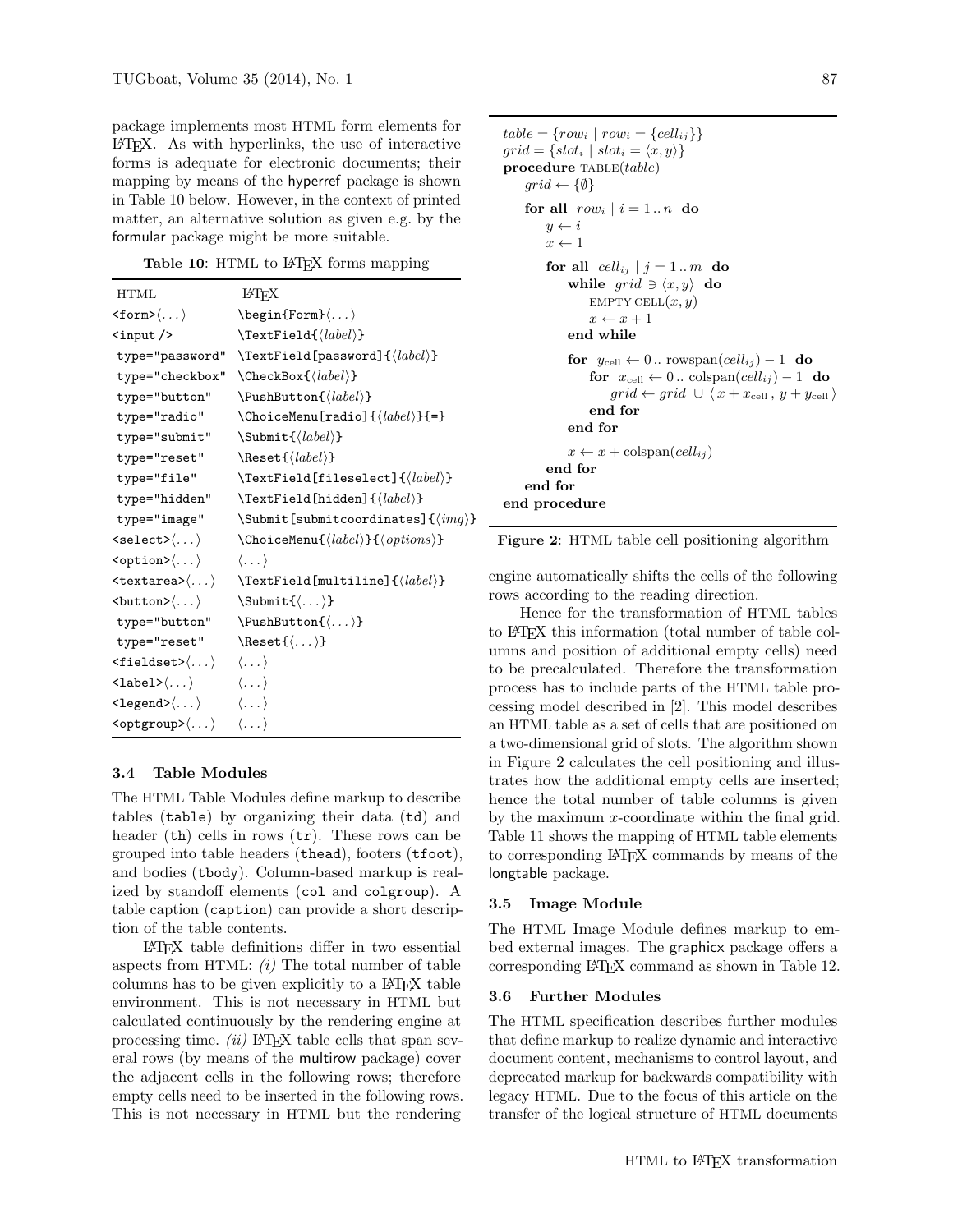<span id="page-5-1"></span>

| HTML                                                   | LATFX                                                                             |
|--------------------------------------------------------|-----------------------------------------------------------------------------------|
| $\langle \text{caption}\rangle\langle \dots \rangle$   | $\ \ \ \ \$ {(\ldots)\}                                                           |
| $\langle \texttt{table}\rangle\langle \dots \rangle$   | $\begin{CD} \begin{CD} \begin{CD} \begin{CD} \end{CD} \end{CD} \end{CD} \end{CD}$ |
| $\langle \text{td}\rangle\langle \dots \rangle$        | $\langle \dots \rangle$ &                                                         |
| $\langle \text{th}\rangle\langle \dots \rangle$        |                                                                                   |
| colspan=" $\langle span \rangle$ "                     | $\mathcal{S}(span{\forall span\}$ {1}{ $\langle \dots \rangle$ }                  |
| rowspan=" $\langle span \rangle$ "                     | $\mathcal{S}(span){\mathcal{F}_{*}}({\ldots})$                                    |
| $\langle \text{tr} \rangle \langle \dots \rangle$      | $\langle \dots \rangle$                                                           |
| $<$ col $/$                                            |                                                                                   |
| $\langle \text{colgroup}\rangle \langle \dots \rangle$ |                                                                                   |
| $\langle \text{tbody} \rangle \langle \dots \rangle$   | $\langle \dots \rangle$                                                           |
| $\langle \text{thead}\rangle \langle \dots \rangle$    | $\langle \dots \rangle$ endhead                                                   |
| $\langle \texttt{tfoot} \rangle \langle \dots \rangle$ | $\langle \dots \rangle$ end foot                                                  |

Table 11: HTML to L<sup>AT</sup>FX table mapping

| Table 12: HTML to L <sup>AT</sup> EX image mapping |  |
|----------------------------------------------------|--|
|----------------------------------------------------|--|

<span id="page-5-2"></span>

| HTML                                       | LATFX                                            |
|--------------------------------------------|--------------------------------------------------|
| $\langle \text{img src} = "(uri)" \rangle$ | $\in$ lincludegraphics $\{\langle uri \rangle\}$ |

to LATEX, the mapping of these specialized modules is not described in detail. However, in specific use cases the support of these modules might be desired. The following hints might serve as a starting point to implement a transformation of these modules' features to L<sup>AT</sup>FX.

The HTML Applet, Object, Scripting, and Intrinsic Events modules define markup that introduces scripting facilities to manipulate dynamically the document content. At present this is notably realized through the JavaScript programming language, which is partially integrated with LATEX by means of the insdljs package.

The HTML Client- and Server-side Image Map modules define markup for interactive and hyperlinked images. This functionality can be potentially realized in LAT<sub>EX</sub> by means of the TikZ package.

The HTML Frames and Iframe modules define markup to insert one document into another. This can be realized in LAT<sub>F</sub>X with the  $\infty$  and/or \include commands.

The HTML Style Sheet and Style Attribute modules define markup to integrate layout definitions realized through Cascading Style Sheets (CSS). CSS has its own syntax and description logic—its transformation to LAT<sub>EX</sub> is a topic all its own, which has been outlined e.g. in [\[15\]](#page-7-13).

### <span id="page-5-0"></span>4 An example

Figure [3](#page-5-3) shows an example page taken from a bird guide. On the next page, Figure [4](#page-6-0) shows a possible <span id="page-5-3"></span>coding of this page using HTML, and Figure [5](#page-6-1) its corresponding representation in L<sup>AT</sup>FX.

#### Gannet

Birds of the open ocean, Gannets breed on small islands off the NW coast of Europe. They move away from land after nesting to winter at sea. The young migrate south as far as W Africa. Gannets feed on fish by plungediving from 25m. They nest in large, noisy colonies. The nest is a pile of seaweed. A single egg is incubated for 44 days. The young bird is fed by both parents and flies after 90 days.



| Size       | Larger than any gull                               |
|------------|----------------------------------------------------|
| Adult      | White, black wing-tips, yellow nape                |
| Juvenile   | Grey, gradually becoming white over 5 years        |
| Bill       | Dagger-like                                        |
| In flight  | Cigar-shaped with long, narrow, black-tipped wings |
| Voice      | Usually silent, growling "urr" when nesting        |
| Lookalikes | Skuas, Gulls and Terns                             |

Figure 3: An example document, derived from [\[5\]](#page-7-14)

# 5 Conclusion

While HTML is increasingly becoming the common document description language for different output media (web, print, e-books,  $\dots$ ), the problem of creating well-typeset documents from HTML is not yet fully solved within the XML ecosystem. The article at hand has introduced a mapping from HTML elements to corresponding LATEX commands, in order to use the TEX typesetting engine for this task.

With the multitude of existing LAT<sub>EX</sub> extensions released as packages, almost any HTML description can be ported to L<sup>AT</sup>FX and typeset according to its original logic. Unfortunately, the use of LATEX packages often comes with a catch: while many HTML structures can be used recursively (e.g. nested lists or tables), LATEX packages tend to override existing commands giving them a new meaning (e.g. the newline command is redefined in table environments to end a row). These context-dependent syntax-changes can make a mapping potentially error-prone for deep document structures.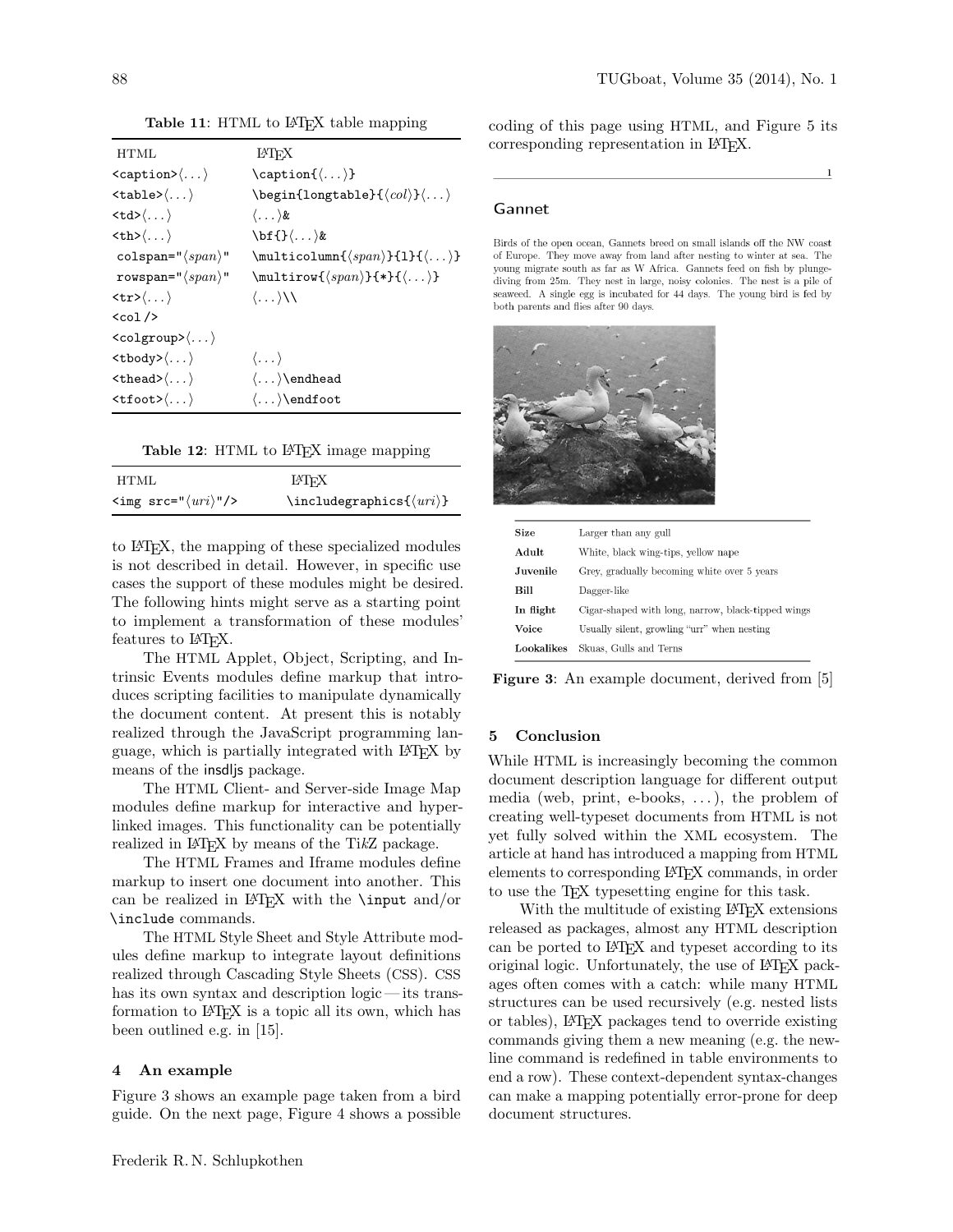```
<?xml version="1.0" encoding="UTF-8"?>
<!DOCTYPE html PUBLIC "-//W3C//DTD XHTML 1.1//EN" "http://www.w3.org/TR/xhtml11/DTD/xhtml11.dtd">
<html xmlns="http://www.w3.org/1999/xhtml">
  <head><title>Gannet</title></head>
  <body>
    <h1>Gannet</h1>
    <p>Birds of the open ocean, Gannets breed on small islands off the <abbr title="northwest"
     >NW</abbr> coast of Europe. They move away from land after nesting to winter at sea. The
     young migrate south as far as <abbr title="west">W</abbr> Africa. Gannets feed on fish by
     plunge-diving from 25<abbr title="meters">m</abbr>. They nest in large, noisy colonies. The
     nest is a pile of seaweed. A single egg is incubated for 44 days. The young bird is fed by
     both parents and flies after 90 days.</p>
    <div><img src="gannet.jpg" alt="Gannet"/></div>
    <table>
     <tr>>th>Size</th><td>Larger than any gull</td></tr>
     <tr><th>Adult</th><td>White, black wing-tips, yellow nape</td></tr>
     <tr><th>Juvenile</th><td>Grey, gradually becoming white over 5 years</td></tr>
     <tr>><th>Bill</th><td>Dagger-like</td></tr>
      <tr><th>In flight</th><td>Cigar-shaped with long, narrow, black-tipped wings</td></tr>
      <tr><th>Voice</th><td>Usually silent, growling <q>urr</q> when nesting</td></tr>
      <tr><th>Lookalikes</th><td>Skuas, Gulls and Terns</td></tr>
    \langle/table>
  </body>
</html>
```
Figure 4: HTML source, describing the document shown in Figure [3](#page-5-3)

```
\documentclass{report}
% preamble ...
```
\begin{document} \chapter{Gannet}

Birds of the open ocean, Gannets breed on small islands off the \acrshort{NW}coast of Europe. They move away from land after nesting to winter at sea. The young migrate south as far as \acrshort{W} Africa. Gannets feed on fish by plunge-diving from 25\acrshort{m}. They nest in large, noisy colonies. The nest is a pile of seaweed. A single egg is incubated for 44 days. The young bird is fed by both parents and flies after 90 days.\par

\includegraphics{gannet.jpg}

```
\begin{longtable}{ll}
\toprule
\bf{}Size & Larger than any gull \\
\bf{}Adult & White, black wing-tips, yellow nape \\
\bf{}Juvenile & Grey, gradually becoming white over 5 years \\
\bf{}Bill & Dagger-like \\
\bf{}In flight & Cigar-shaped with long, narrow, black-tipped wings \\
\bf{}Voice & Usually silent, growling \enquote{urr} when nesting \\
\bf{}Lookalikes & Skuas, Gulls and Terns \\
\bottomrule
\end{longtable}
```
\end{document}

Figure 5: LAT<sub>E</sub>X output, exported from HTML shown in Figure [4](#page-6-0)